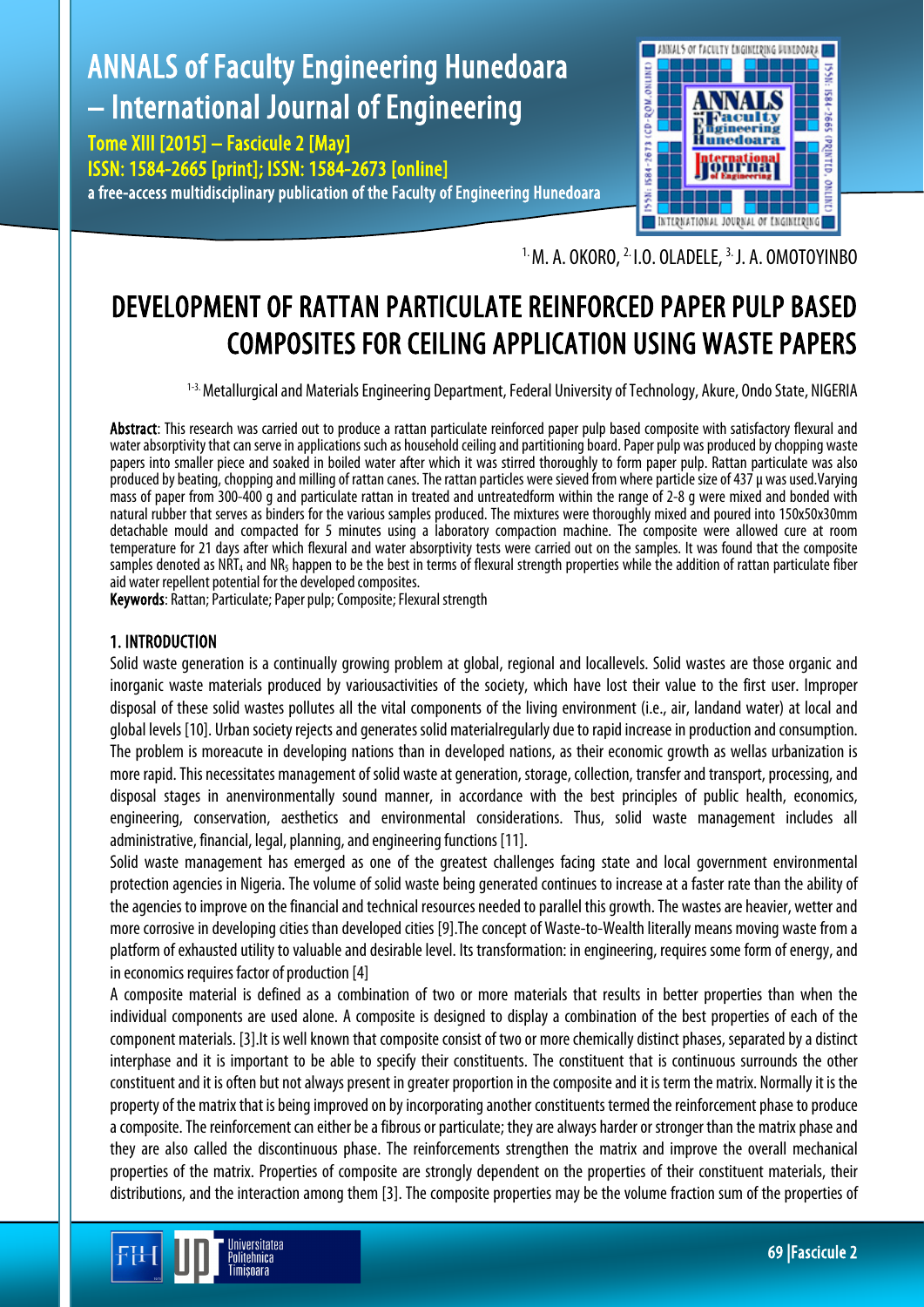the constituents or the constituents may interact in a synergistic way resulting in improved or better properties. Apart from the nature of the constituent materials, the geometry of the reinforcement (shape, size and size distribution) influences the properties of the composite to a great extent. The concentration, distribution, and orientation of the reinforcement in the matrix also affect the properties of the composite. The interface has characteristics that are not depicted by any of the component in isolation. The interface is a bounding surface or zone where a discontinuity occurs, whether physical, mechanical, chemical etc. To obtain desirable properties in a composite, the applied load should be effectively transferred from the matrix to the fibresvia the interface [7].

Rattan isa member of the bamboo family, it has been utilized as construction material in certain areas for decades, but its application as reinforcement in paper had received little attention. It is a non-corrosive material in nature and thermally nonconductive.It possessed good mechanical properties such as stiffness, hardness and strength. Rattans are extensively used for making furniture andbaskets. Due to its durability, sections of rattan can be used as staves or canes for martial arts. [1]. Rattans have properties that make them very popular as raw materials for furniture, construction, handicraft and other industries – they are durable, elastic, light weight, lustrous and flexible [1]. ithas the tenacity and strength that is high enough to enable it usage as reinforcement for structural application.The average tensile strength of sega, a species of rattan (*Calamus caesius*) is about 183.20  $N$  / mm<sup>2</sup> at thenodes and 193.26  $N$  / mm<sup>2</sup> between the nodes [6].

Paper is made from a mixture of fibres and water sprayed on a net that travels of a speed of 500-1800 m/min [6]. Due to the manufacturing process all the fibres but the shortest ones are oriented in the plane [2]. Paper is therefore an anisotropic material. For many reasons the principal axes of the material properties are functions of position in the cross-direction of the paper web. But this minor difference in direction of the principal axes is mostly neglected and therefore paper is almost always considered orthotropic which makes it possible to describe the material in the elastic region with only nine constitutive parameters, compared to 21 for a fully anisotropic material [8].

In this research work, rattan particulate reinforced paper pulp based composite was developed using natural rubber as binder. Dried pulverised paper pulp was used as the matrix, while rattan particulate was used as the reinforcement. The matrix and the reinforcement was bonded using rubber latex to produce composite materials that will be used in structural applications such as ceiling sheets and partitioning boards.

## 2. MATERIALS AND METHODS

Materials for this research work includes waste newsprint paper, rubber latex, rattan canes, water, ammonia solution, potassium hydroxide solution, gas cooker, pot, plastic buckets with cover, pestle and mortar, 150 x 50 x 30 mm detachable metal mould, compacting machine, electronic weighing balance, Testometric universal machine, sieve shaker, milling machine, measuring cylinder, paper cutter, sieve, hacksaw, hammer and die, stirring rod.

## 3. PRODUCTION OF PAPER PULP

The waste papers were chopped into smaller piece using paper cutter; the chopped paper was soaked in boiled water for 3days in a plastic bucket to form pulp. It was stirred thoroughly to form paper pulp slurry. The pulp was sieved and sun dried for 5days as shown in Figure1. Various weight of the dried pulp was weighed using electronic weighing balance into some plastic bowls. The varying mass are: 400, 380, 360, 340, 320, 300g.

Having measured the paper pulp, it was soaked with 1200cm<sup>3</sup> of water for 15 minutes to wet the texture of the pulp .The wet pulp was pulverized to a slurry form using a milling machine.



Figure 1. Wet (left) and dry samples (right) of paper pulp

## 3. PRODUCTION OF RATTAN PARTICULATES

The rattan canes were beating into sheet by using a metallic hammer and die. The canes sheets were later chopped into smaller particle as shown in Figure 2. The chopped canes were reduced to shredded form by the used of mortar and pestle. Half (50 %) of the shredded canes were treated with potassium hydroxide (KOH) solution to increase the adhesive nature of the canes as well as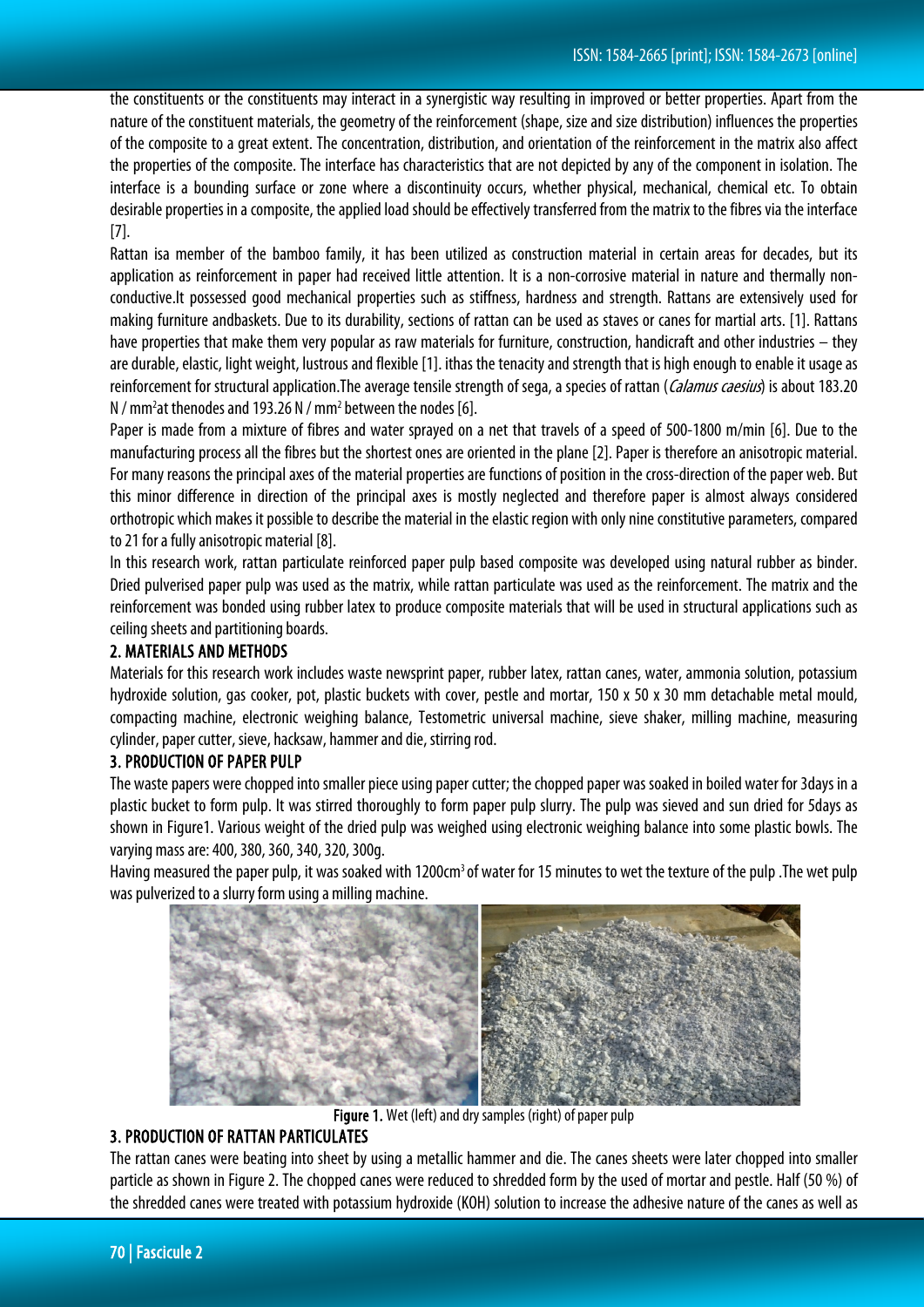removing impurities from the canes. This was also done to preserve and to reduce the rate of contamination of the particles when it is incorporated in to the matrix. The rattan was sun dried to remove the moisture content. The rattan particles were pulverized for further size reduction using a milling machine. The milled particles of the cane were made to undergo sieve analysis to separate the particles into various particle sizes. However the particle size that was used for this work is 437 µ. The milled particles were weighed into various weights which includes; 2, 4, 6, and 8 g. This was done for both the treated and untreated particles.



Figure 2. Rattan canes in whole form (left) and in shredded form (right)

### 4. CHEMICAL TREATMENT

The rattan fiber was treated with potassium hydroxide by dissolving 112 g of potassium hydroxide in 2000 cm<sup>3</sup> of water, which is stirred thoroughly with a stirring rod to form a potassium hydroxide solution. The fibres are then soaked in the solution and then transferred into the water bath where it is left for 4 hours at a temperature of 50 ºC. After this process is carried out, the fibres were removed fromthe water bath and later washed until it attains the neutral status and sun dried for 5 days.

### 5. SOURCING OF RUBBER LATEX

Five litres (5) of rubber latex was sourced from the Federal College of Agriculture (FECA) in Akure and it was treated with ammonia solution for preservation.

## 6. MIXING AND COMPACTION OF THE COMPOSITE COMPONENTS

The wet slurry of milled paper pulp were mixed with the pulverized rattan particles and these was done at some predetermine ratio of the components. However the viscous rubber latex was used as binder for various samples of the composites.

The entire mixture was thoroughly mixed and then poured to fill up the 150 x 50 x 30 mm mould and compacted under a pressure using the laboratory made compacting machine and the pressure was



Figure 3. Samples prepared for flexural test

maintained at 20 KN for 5minutes. Before casting, the top of the compacting mould was covered with cellophane to enhance easy removal of the composite from the mould and prevent delamination. Having done this process, the mould was disassembled and the cast composite was removed and then transferred to a wooden board where it is allowed to cure in air in the laboratory as shown in Figure 3. The composite were prepared for flexural and water absorptivity tests.

## 7. VARIATION OF COMPONENTS

In the production of this paper pulp based composite, the following parameters were varied.

- » Rattan particulate mass was varied from 2-8 g.
- » The paper pulp mass was varied from 300-400 g.
- » The rubber latex mass varied from 0-100 q.

The variation of the components of the composites in % mass is as shown in Tables 1and 2.

Table 1. Variation of components with paper pulp and natural rubber

Table 2. Variation of components with paper pulp, natural rubber and rattan particulate fibres (Treated and Untreated)

| and natural rupper      |                               | and rattan particulate mores (ricated and Untreated) |                  |                           |
|-------------------------|-------------------------------|------------------------------------------------------|------------------|---------------------------|
| 'Designation of samples | Paper pulp : Rubber latex (q) | Designation of samples                               |                  | Paper pulp: Rubber latex: |
|                         | 400:0                         | Treated                                              | <b>Untreated</b> | Rattan particulate (q)    |
| NR <sub>1</sub>         | 380<br>20                     |                                                      |                  | 400                       |
| NR <sub>2</sub>         | 360<br>40                     | NRT <sub>1</sub>                                     | NRU <sub>1</sub> | 300<br>98                 |
| NR <sub>3</sub>         | 340<br>60                     | NRT <sub>2</sub>                                     | NRU <sub>2</sub> | 300<br>96                 |
| NR <sub>4</sub>         | 80<br>320                     | NRT <sub>3</sub>                                     | $NRU_3$          | 300<br>94                 |
| NR <sub>5</sub>         | 100<br>300                    | NRT <sub>4</sub>                                     | NRU <sub>4</sub> | 300<br>92                 |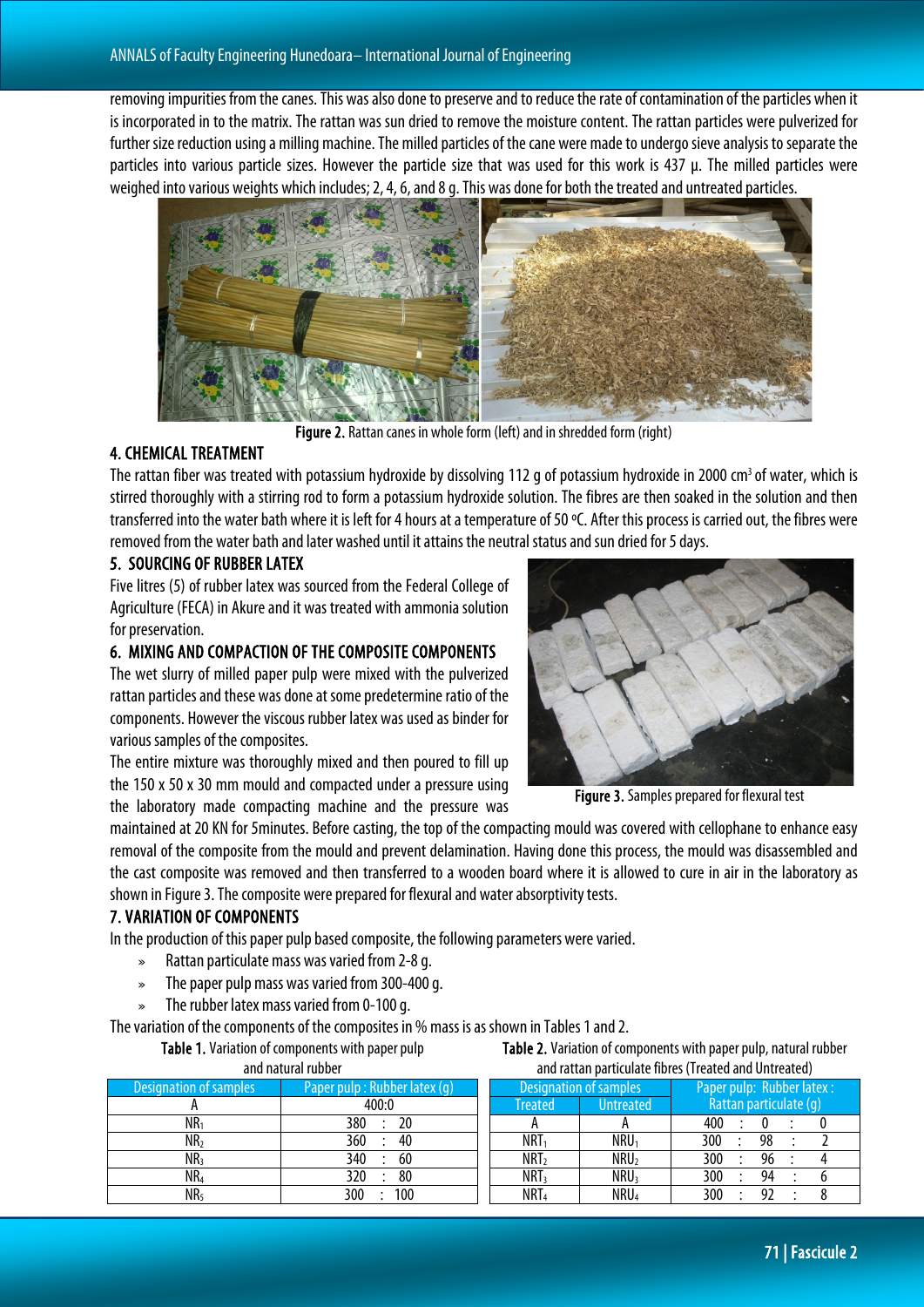In this work, the sample with designation "A" denotes paper pulp only while designation "NR" denotes the combination of paper pulp and natural rubber latex.

It is expected that the proportion of the reinforcement should either be one third or one fourth of the matrix but in this work, we discovered that large volume of the rattan particles does not form a uniform phase with the matrix phase. So the volume of the reinforcement was drastically reduced so as to form a uniform phase as well as to strengthen the matrix phase.

The mass of the rubber latex was measured by relating its density to the fixed mass of the desired binder in order to obtain the required volume of the binder needed. The density of the rubber latex was 0.96g/cm<sup>3</sup>.

#### 8. PROPERTIES TEST

The dried sample was made to undergo both flexural and water absorption tests as follows;

#### 8.1 Flexural Test

The flexural test was carried out using Instron Universal Tensile Testing Machine that works on a three point flexural technique. The test speed was 50.00mm/min over a span of 100.00mm.

#### 8.2 Water Absorptivity Test

Since this material is likely to come in contact with water as a ceiling sheet, so it will be necessary to carry out water absorbtivity test to determine the extent to which the formed composite can absorb water in case of roof leakage.

In determining the water absorption property of the composite samples, each of the composite were weighed in air and then immersed in 700cm<sup>3</sup>. This test was done for 7 hours for the various samples of the composites. The composites were weighed in air when dried with the aid of an electronic weighing balance and then soaked in water. The weight after 7 hours was taken once they are removed and cleansed. The percentage weight gained was used to determine the water absorptivity.

#### 9. RESULTS AND DISCUSSION

#### 9.1. Flexural Test

The major mechanical test carried out on the developed composites is the flexural test. This was done because the material in serve will be exposed to bending load or stress in most cases when suspended in the house as a ceiling sheet. The results were as shown and discussed below.

Figure 4 shows the bending strength at peak results for the samples. From the results, it was observed that sample  $NRT_4$  with composition (300 : 92 : 8) g has the highest bending strength at peak with a value of 1.34 N/mm<sup>2</sup>. This was followed by sample NR<sub>5</sub> with composition (300 : 100) g and value 1.31 N/mm<sup>2</sup>. Sample A which has paper pulp alone was with a value of 0.70 N/mm<sup>2</sup>. With these results, it is obvious that the addition of treated rattan particulate fiber to natural rubber and paper pulp is best for the development of good and strong paper board ceiling sheet for structural applications.





Figure 4. Variation of bending strength at peak with samples Figure 5. Variation of bending strength at fracturewith the samples

Figure 5 shows the bending strength at fracture results for the composite samples. From the results, it was observed that sample NR<sub>5</sub>with composition (300 : 100) g has a value of 0.47 N/mm<sup>2</sup> followed by sample NR<sub>4</sub> with composition (320 : 80) g which has a bending strength at fracture of 0.45 N/mm<sup>2</sup>. Sample A which has paper pulp alone was with a value of 0.09 N/mm<sup>2</sup>. The delay in fracture was observed in these (NR<sub>5</sub> and NR<sub>4</sub>) samples compared to the rattan particulate fiber reinforced samples as well as the 100 % paper pulp samples because they are more ductile than others due to the presence of more natural rubber that serves as binder. The results show that the fracture strength increases as the natural rubber content increases for the three different categories of compositions considered.

Figure 6 shows the bending modulus results for the composite samples. Similar trend as for the bending strength at peak was observed. From the results, it was observed that sample NRT<sub>4</sub> with composition (300 : 92 : 8) q has the highest bending modulus with a value of 38.49 N/mm<sup>2</sup>. This was closely followed by sample NR<sub>5</sub> with composition (300 : 100) g and value 38.13 N/mm<sup>2</sup>.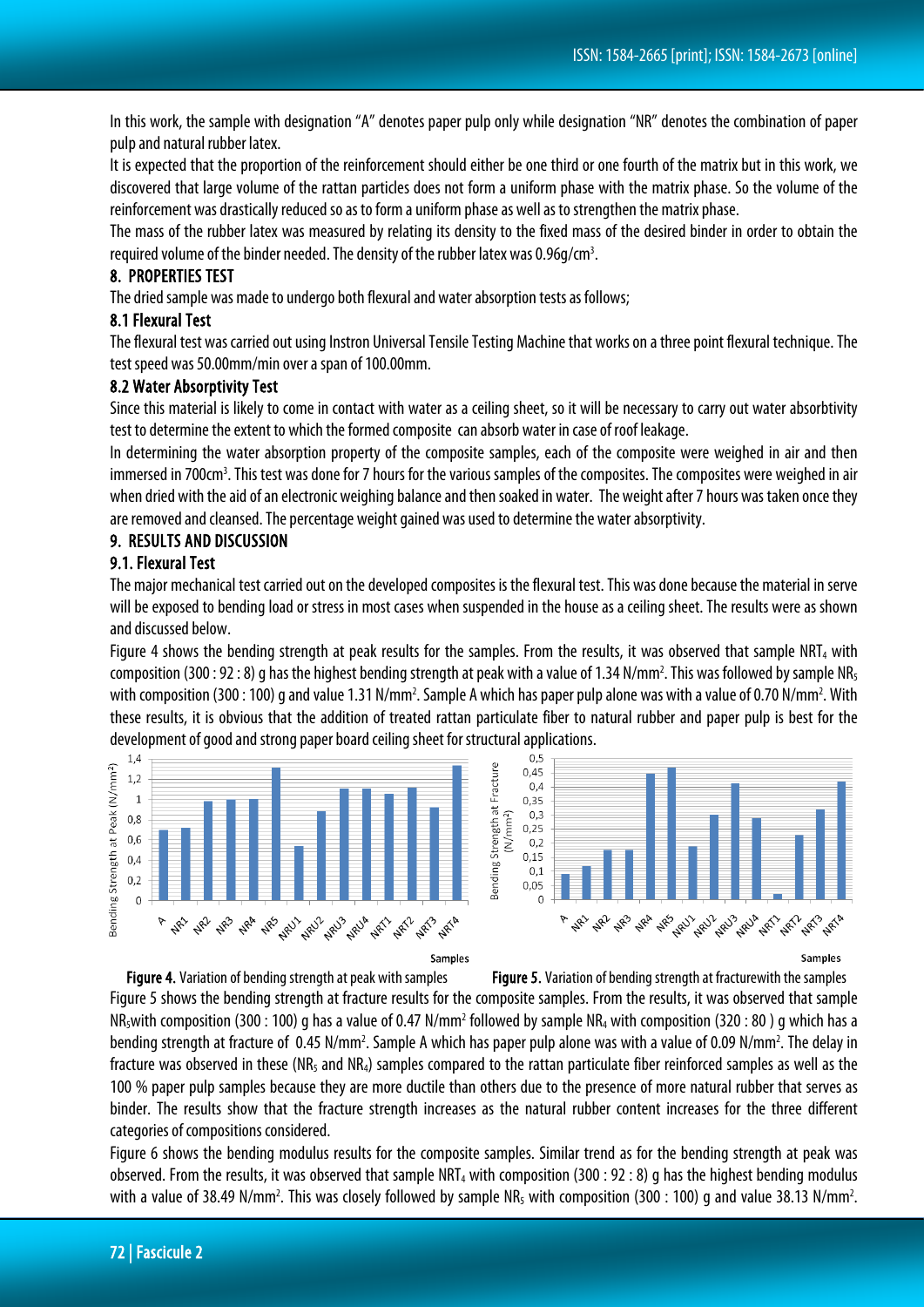When compared to these two samples, sample A which has paper pulp alone has the least bending modulus of 12.45 N/mm<sup>2</sup>. This further confirmed that, the addition of treated rattan particulate fiber to natural rubber and paper pulp is a potential means of developing good and strong paper board ceiling sheet for structural applications.

It was observed from Figures 4-6 that the bending strength at peak, bending strength at fracture and bending modulus follow similar trend where these properties tend to increaseas the rattan particulate fiber and natural rubber increases. It was also



discovered that composite samples with treated rattan fibres possess higher bending strength at peak, fracture and modulus than those with untreated rattan fibers. This wasdue to the enhancement of the strength of adhesion between the treated rattan fiber, paper pulp matrix and the natural rubber.

### 9.2 Percentage Water Absorptivity of the Composite Samples

It was observed from Figure 7 during the comparative study of the percentage water absorptivity of the samples that, the rate of water absorption increases with increase in the amount of natural rubber while it decreases as the amount of rattan particulate added increases in both treated and untreated conditions. This shows that the addition of the rattan can help reduce the water absorption tendency of the developed composites. Considering the three major component considered, the untreated rattan fiber reinforced samples gave the



Figure 7. Percentage water absorption test on the samples after 7 hours

best set of results followed by the natural rubber bonded samples. The rattan was a very strong and tough material commonly used as furniture material. The result show thatNR<sub>2</sub> with composition (360 : 40)possess the best water repellant property after 7<sup>th</sup> hours of soaking in waterby absorbing the least amount of water with 212 % followed by sample denoted as NRU4 having (300: 92 : 8 ) composition with a value of 243 % compared to the pure paper bonded sample (A) with a value of 253 %.

#### 10. CONCLUSION

After considering the flexural and water absorption properties of rattan particulate reinforced paper pulp based composites for ceiling application using waste paperswhich are all biodegradable and readily available materials that can be used as low cost building materials, it was observed that;

The addition of treated and untreated particulate rattan fibres as well as natural rubber has a great effect on the flexural and water absorption properties of the developed composites. While treatment of the rattan particulate enhances the bending strength at peak and modulus the of the paper pulp based composite, the untreated rattan particulate enhances water repellent capability and natural rubber improves the bending strength at fracture. These shows that the combination of these selected environmentally friendly materials are promising materials for structural applications.

The use of this waste paper that constitute nuisance in the environment as an engineering material will further add value to what would have been a treat to humanity.

#### **REFERENCES**

- [1.] Akinyele, J. O. and Olutoge, F. A. Properties of Rattan Cane Reinforced Concrete Facade Subjected to Axial Loading. Journal of Civil Engineering and Architecture, ISSN 1934-7359, USA, Volume 5, No. 11 (Serial No. 48), pp. 1048-1052, 2011.
- [2.] Akker, J.A.v.d. The Elastic and Rheological Properties of Papermaking Fibers. Tappi Journal 33(8): 398-402, 1950.
- [3.] Callister, .Materials science,. An Introduction: Fifth Edition, JohnWiley, andSons Inc. New York, pp. 162,163,180-185, 511-17, 2001